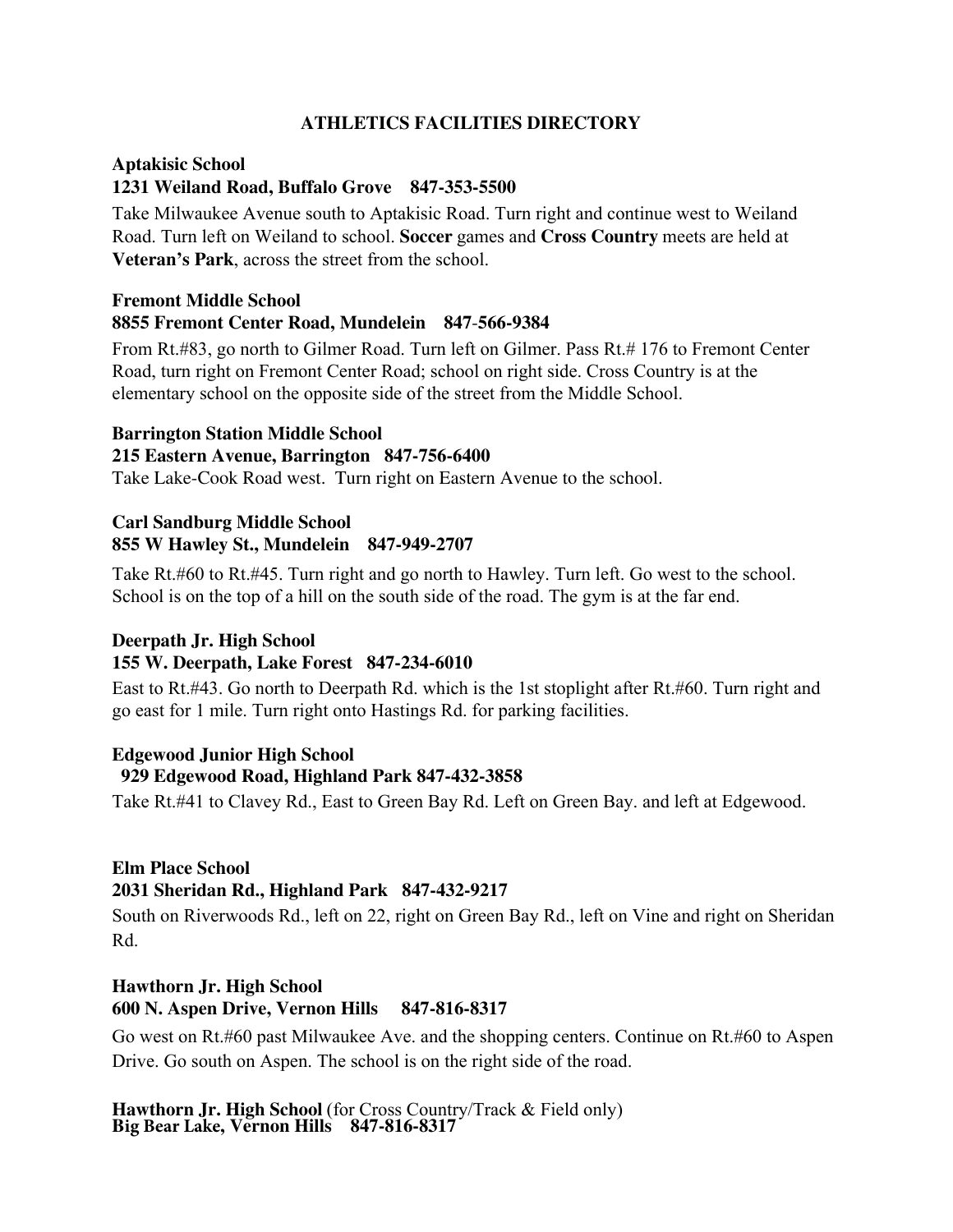Go west on Rt.#60 past Milwaukee Ave. and the shopping centers. Go north at Lake View Parkway. Go past American Grill to Big Bear & Little Bear Lakes Park. The entrance is on the west side of Lake View Parkway.

### **Lake Bluff Jr. High School**

#### **31 E. Sheridan Place Lake Bluff 847-234-9407**

Go east to Rt. 41. North to Rt. 176. East on Rt. 176 to Sheridan Rd. Cross Green Bay Road and keep to the right. The school is visible from the intersection of Sheridan and East Sheridan Place.

**Maple Middle School 2370 Shermer Road, Northbrook 847-400-8900** 

**Millburn Central School 18550 Millburn Rd., Wadsworth 847-356-8331** Take I-94 North and exit on Grand Avenue, heading west. Turn right on Hunt Club, left on Millburn.

**Millburn Middle School 640 Freedom Way, Lindenhurst 847-245-1655** 

**Northwood Middle School 945 North Avenue, Highland Park 847-432-4770** 

**Oak Grove School**<sup>2</sup>

# **1700 S. O'Plaine Rd., Libertyville 847-367-4120**

Go north on St. Mary's Road to Rt.#137. Turn right. Go east to the next stop light which is O'Plaine Rd. Turn right and go south to the school.

**Shepard Junior High School 440 Grove Place, Deerfield 847-948-0620** South on Riverwoods Road. Left on Deerfield Road (east). Right on Pine Road. Left on Central. Right on Grove, which ends at school.

**Stevenson High School 1 Stevenson Drive, Lincolnshire 847-415-4000** On Rt.#22, west of Milwaukee Ave. on the north side of the street.

**Twin Groves School 2600 N. Buffalo Grove Rd., Buffalo Grove 847-821-8946** Take Half Day Road (Rt.# 22) west to the corner of Buffalo Grove Road and Rt.#22

**Vernon Hills Athletic Complex Fairway Drive, Vernon Hills**